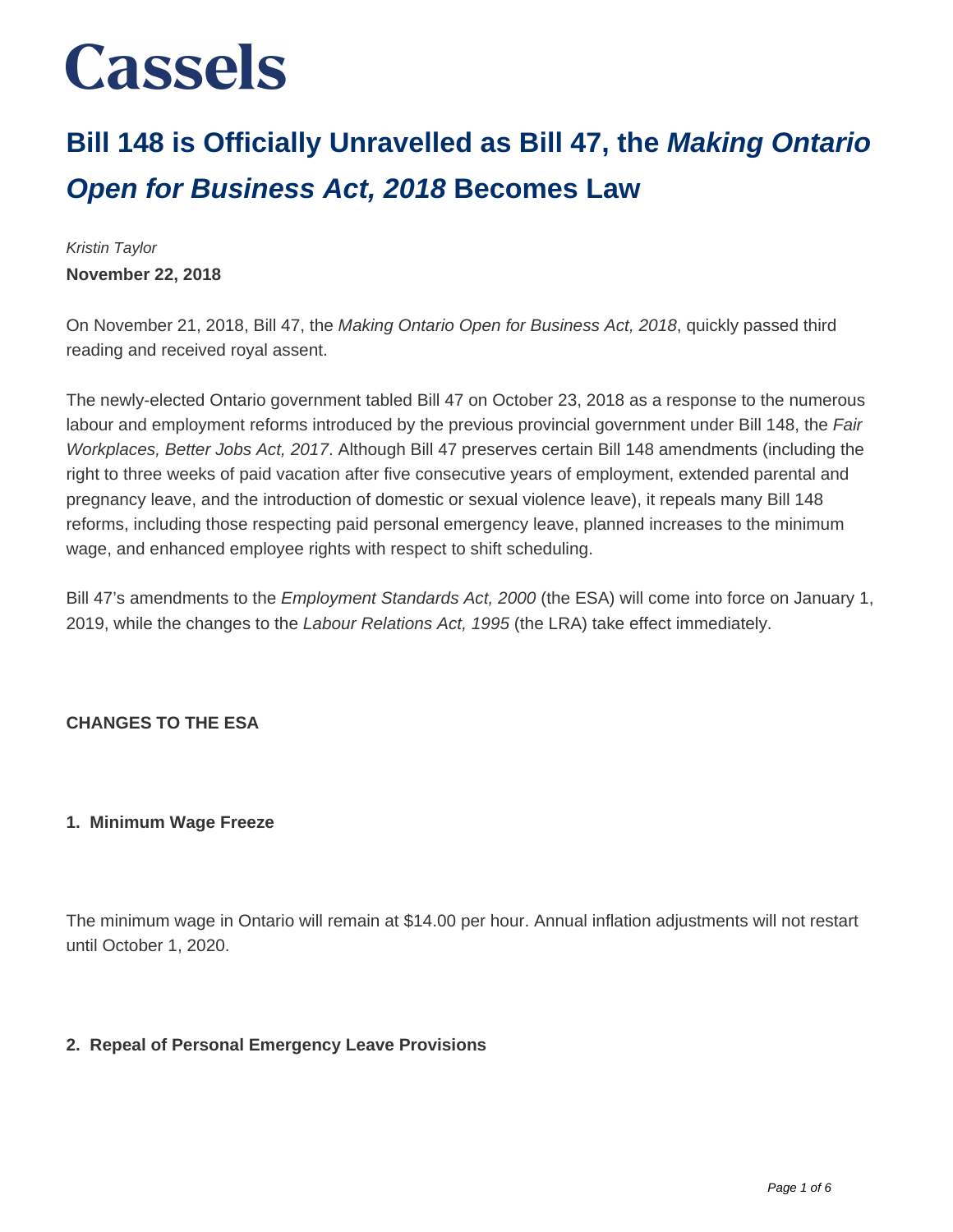Ontario employees will no longer be entitled to two paid and eight unpaid days of personal emergency leave per year. Instead, each calendar year, after two weeks of service, employees will be entitled to up to three unpaid days of sick leave, two unpaid days of bereavement leave (for the death of certain family members), and three unpaid days of family responsibility leave (in the event of an illness, injury, medical emergency or other urgent matter relating to certain family members). These leaves must be taken in entire days. In addition, a single day of leave will be counted against both contractual and statutory leave entitlements.

Employers will again be permitted to request "reasonable evidence" that an employee is entitled to sick leave, bereavement leave or family responsibility leave, including a medical note to justify sick leave.

#### **3. Worker Misclassification**

While Ontario employers continue to be prohibited from treating workers who are really employees as independent contractors, Bill 47 repeals the "reverse onus" which presumed employment relationships unless the employer proved otherwise.

### **4. Holiday Pay Calculation**

Bill 47 formally restores the previous prorated public holiday pay formula. Public holiday pay equals the total amount of regular wages earned and vacation pay payable to an employee in the four work weeks before the work week in which the public holiday occurs, divided by 20.

### **5. Equal Pay for Equal Work**

Employers will still be prohibited from providing employees with different rates of pay based on sex, but the prohibition on different rates of pay based on employment status (part-time, temporary or seasonal) has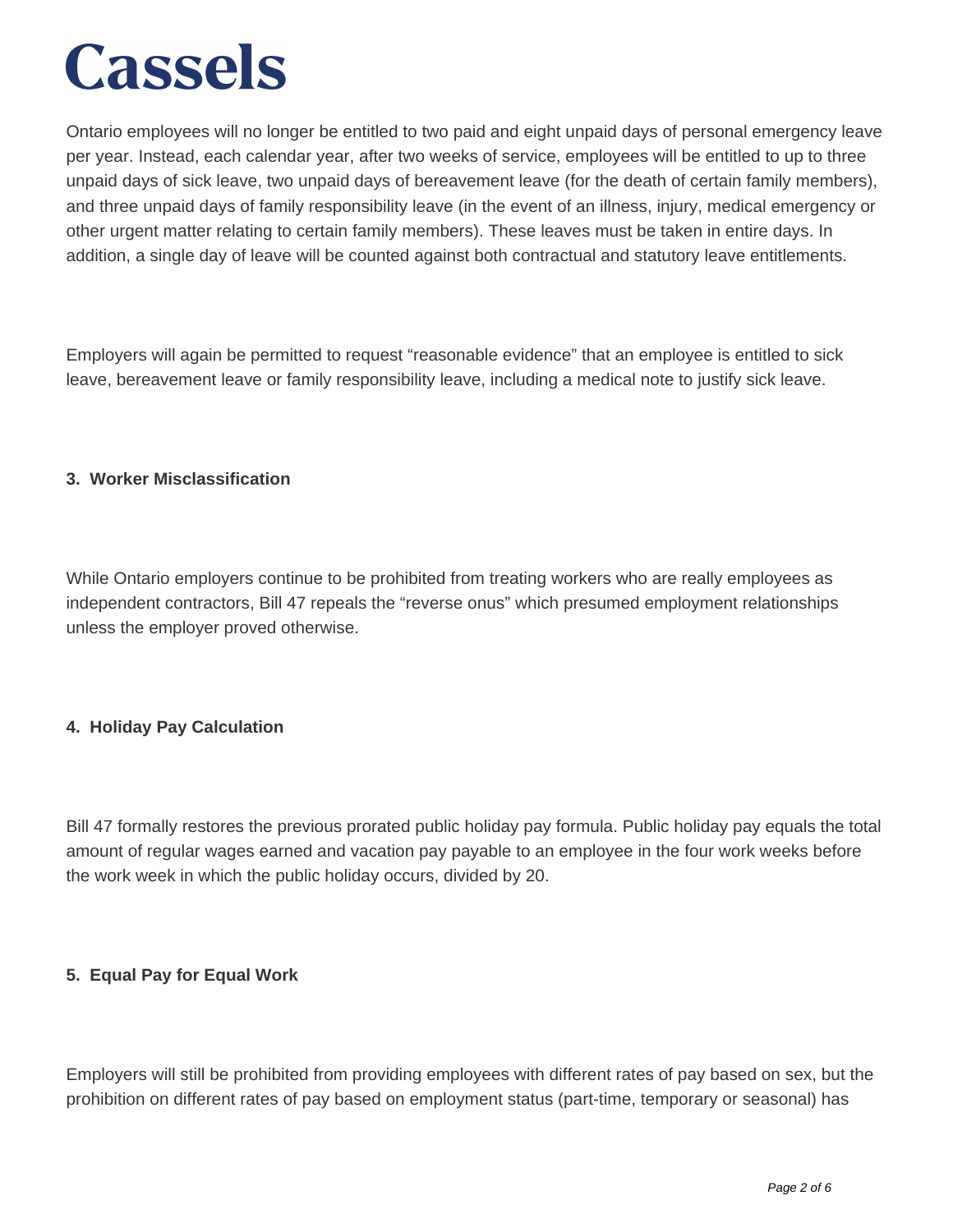been repealed. Also repealed is an employee's right to request a pay rate review and to require a substantive written response from their employer.

### **6. Scheduling**

Bill 47 repeals most of the reforms relating to scheduling introduced by Bill 148 that had been scheduled to come into force on January 1, 2019. Employees will not become be entitled to:

- Receive three hours of pay for being on-call if an employee is available for work but not called in, or called in for fewer than three hours;
- Receive three hours of pay in the event of a shift cancellation on less than 96 hours' notice;
- Refuse requests to work or be on-call for work that are made on less than 96 hours' notice; or
- Request changes in work schedule or location after three months of employment.

The "three-hour rule," however, has been maintained. If an employee is regularly scheduled to work more than three hours, attends at work but works fewer than three hours, the employee is entitled to the greater of: (1) the amount earned for the time worked plus the employee's regular rate for the remainder of the three hours, and (2) the employee's regular rate for three hours of work.

### **CHANGES TO THE LRA**

#### **1. Card-Based Certification**

Bill 47 repeals card-based certification for workers in home care and community services, building services and temporary help agencies. A vote will be required in all of these industries.

#### **2. Employee Lists**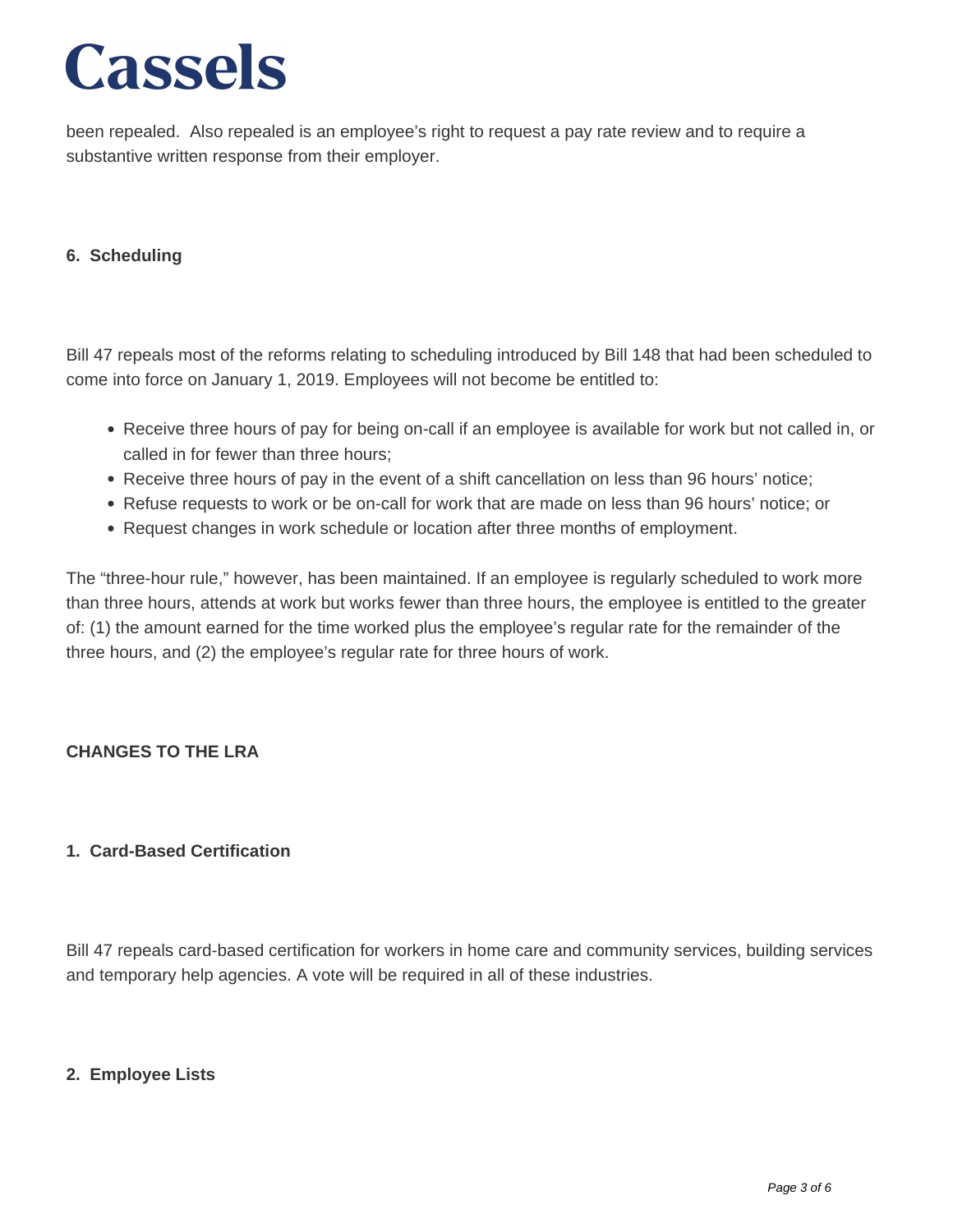Bill 148 had amended the LRA to require employers to provide a union with a list of employee names and contact information if the union had obtained membership cards from 20 percent of their proposed bargaining unit. Bill 47 has repealed this amendment, and unions must immediately destroy any names and contact information obtained under Bill 148.

# **3. Remedial Certification**

Bill 47 has reinstated the pre-Bill 148 test and preconditions to certify a union as a remedy for employer misconduct. The Ontario Labour Relations Board (the OLRB) will now have the power to award alternative remedies, and certification in the event of employer contraventions will only be available if no other remedy would suffice to counter the effects of the contravention.

### **4. Review of Bargaining Unit Structure**

Currently, there are limited circumstances in which an employer or union can apply to the OLRB for a review of the structure of bargaining units with a view to consolidating a bargaining unit with another bargaining unit that is already certified and represented by the same union. Such an application can only be made before the employer enters into a collective agreement.

Bill 47 repeals this restriction and provides greater flexibility to employers and unions to apply for a review of bargaining units. The OLRB will be able to review the structure of a bargaining unit upon application by a union or employer where it is satisfied the bargaining units are no longer appropriate for collective bargaining.

#### **5. Return-to-Work Rights**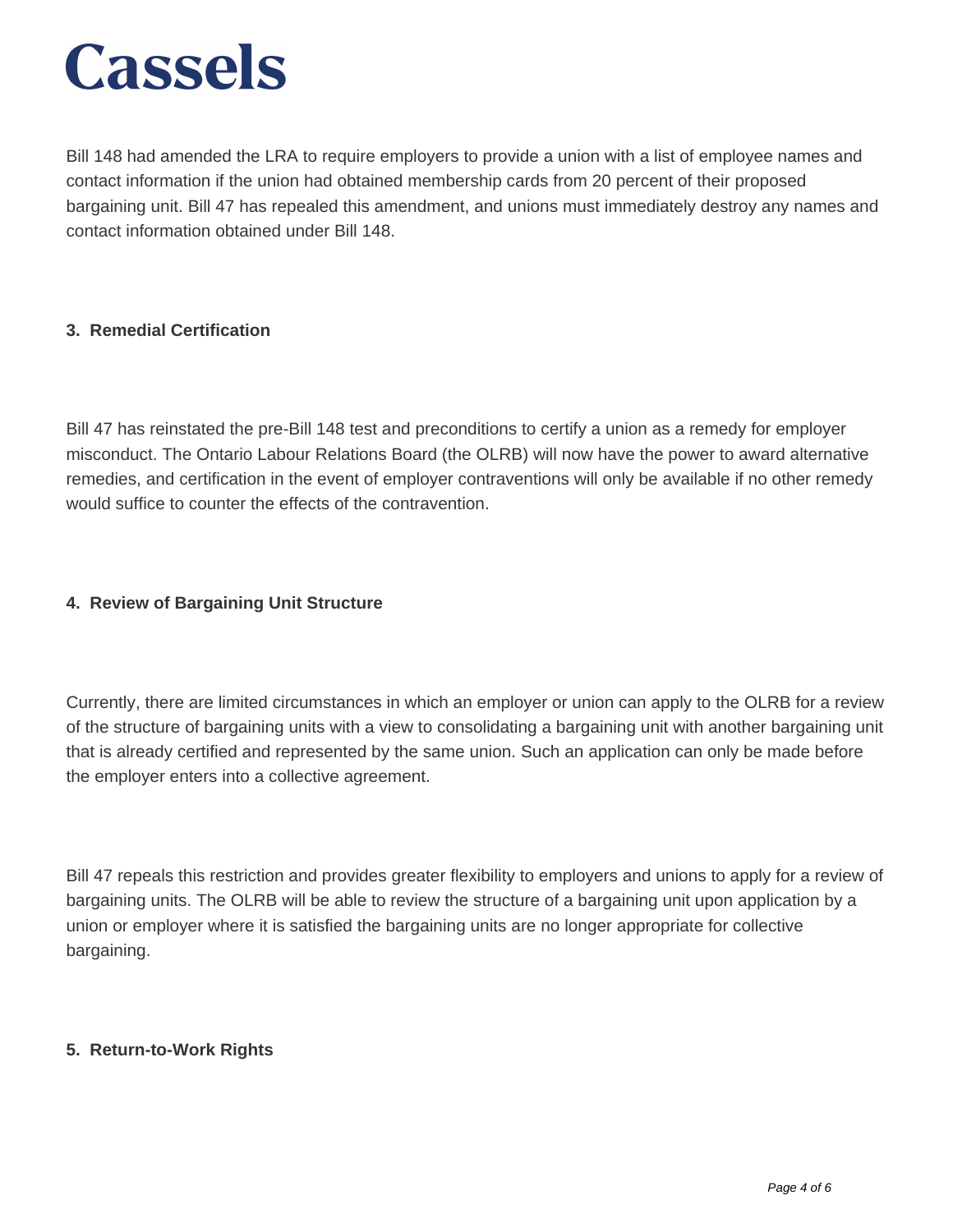Bill 47 reinstates the six-month limit on an employee's right to reinstatement following the start of a strike or lock-out.

## **6. First Collective Agreement Mediation and Mediation-Arbitration**

The provisions of the LRA introduced under Bill 148 that require first collective agreement mediation and mediation-arbitration where negotiating parties have been unable to effect a first collective agreement have been repealed.

#### **7. Communications**

Bill 47 modernizes the permissible means of communication with the OLRB. Parties are now permitted to send any notice or communication by a variety of means, including email, courier, mail, fax, or any other method that may be prescribed by regulation.

#### **8. Penalties**

Bill 47 restores the maximum penalties for a contravention of the LRA that had been increased by Bill 148 (\$2,000 for individuals and \$25,000 for organizations).

#### **TAKEAWAY**

It has been just under one year since the labour and employment law reforms introduced through Bill 148 came into force, and Ontario employers now have the opportunity to further review and revise their policies